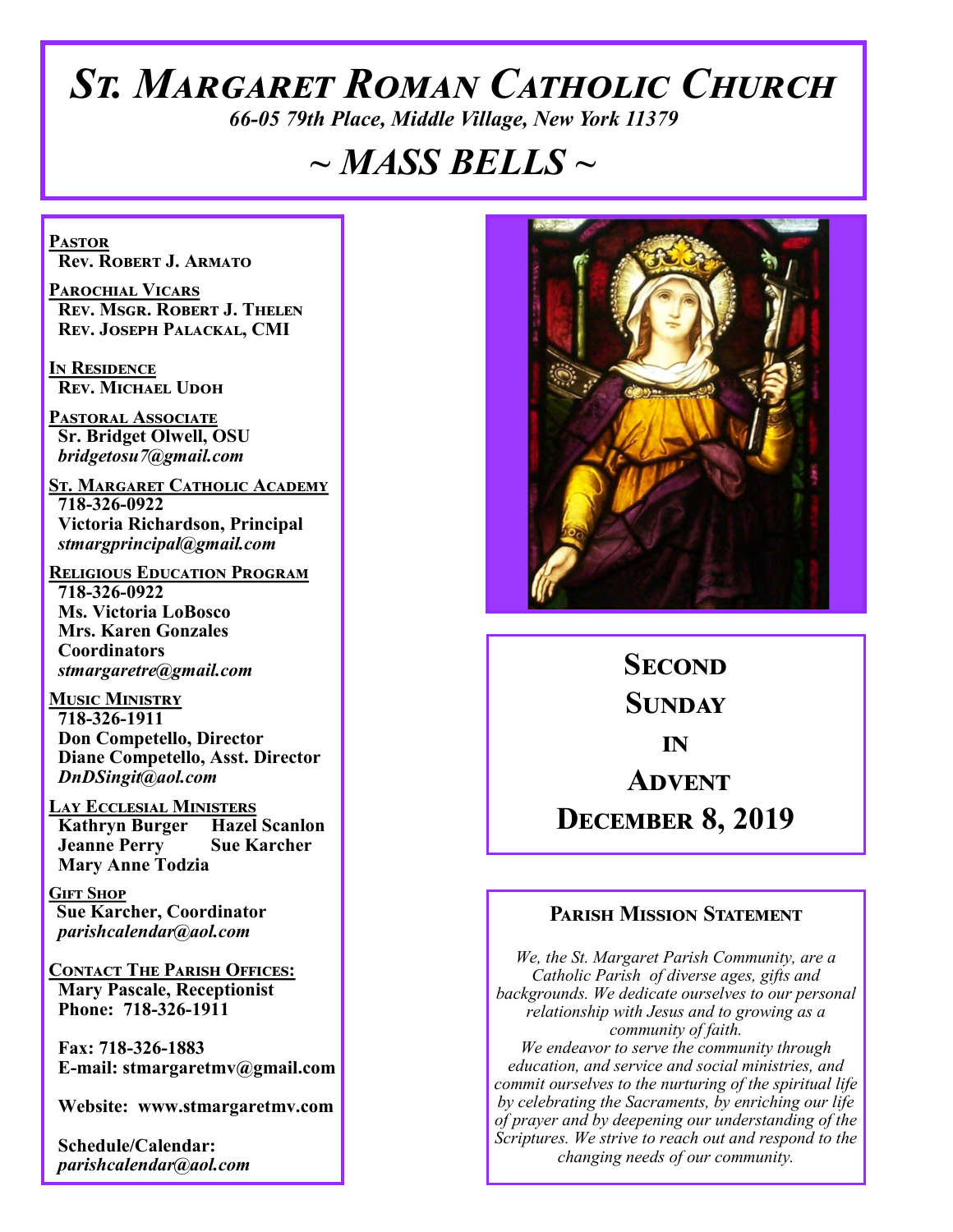## *MASSES FOR THE WEEK*

| SUN.                            | <b>DECEMBER 8 - SECOND SUNDAY</b><br>IN ADVENT                                                                                                                                                                                                            |  |
|---------------------------------|-----------------------------------------------------------------------------------------------------------------------------------------------------------------------------------------------------------------------------------------------------------|--|
| 7:30<br>9:00                    | People of the Parish<br>Antonino Catalano/Filippo, Leonardo e<br>Maria Curatolo/Maria Chiarenza/Anna Scarpa<br>Caterina Pellegrino/                                                                                                                       |  |
| 10:30                           | Dina Prozzi                                                                                                                                                                                                                                               |  |
| <b>NOON</b>                     | <b>Bernice Muller</b>                                                                                                                                                                                                                                     |  |
| 5:00PM                          | Deceased of the Pecoraro & Barbaro Families                                                                                                                                                                                                               |  |
| MON.                            | <b>DECEMBER 9 - THE IMMACULATE</b><br><b>CONCEPTION OF THE BLESSED</b><br><b>VIRGIN MARY</b>                                                                                                                                                              |  |
| 7:00                            | Rose D'Amato                                                                                                                                                                                                                                              |  |
| 9:00                            | People of the U.S.A.                                                                                                                                                                                                                                      |  |
| TUE.                            | <b>DECEMBER 10 - ADVENT WEEKDAY</b>                                                                                                                                                                                                                       |  |
| 7:00                            | Rosemarie Elia (ANNI)                                                                                                                                                                                                                                     |  |
| 9:00                            | David P. Jones (ANNI)                                                                                                                                                                                                                                     |  |
| WED.                            | DECEMBER 11 - ST. DAMASUS I                                                                                                                                                                                                                               |  |
| 7:00                            | Joseph Flannery                                                                                                                                                                                                                                           |  |
| 9:00                            | Elizabeth "Betsy" Braithwaite                                                                                                                                                                                                                             |  |
| THU.                            | <b>DECEMBER 12 - OUR LADY OF</b><br><b>GUADALUPE</b>                                                                                                                                                                                                      |  |
| 7:00                            | Louis & James Palumbo                                                                                                                                                                                                                                     |  |
| 9:00                            | Lauretta Burriesci                                                                                                                                                                                                                                        |  |
| FRI.                            | <b>DECEMBER 13 - ST. LUCY</b>                                                                                                                                                                                                                             |  |
| 7:00                            | Piero Zangrelli                                                                                                                                                                                                                                           |  |
| 9:00                            | People of the Parish                                                                                                                                                                                                                                      |  |
| SAT.<br>9:00<br>11:45<br>5:00PM | DECEMBER 14 - ST. JOHN OF THE CROSS<br><b>Collective: Amelia Oswald</b><br>Memorial Mass: Serina Angrisani, Caterina<br>Pellegrino, William J. Lienhart, Maria Mangino,<br>Angelina Ferzola, Georgianna Bloodgood,<br>Giuseppe Anello,<br>Gaspare LaManna |  |
| SUN.                            | <b>DECEMBER 15 - THIRD SUNDAY IN ADVENT</b>                                                                                                                                                                                                               |  |
| 7:30<br>9:00                    | <b>Helen Dowdle</b><br>Il Popolo della Parocchia/Vincenza, Mariano e<br>Salvatore Palmeri/Gracie e Sal Manardo/<br>Giuseppa Dolce/Gaetano Catalano/Salvatore<br>D'Amico/                                                                                  |  |
| 10:30                           | Casimir Krzewski                                                                                                                                                                                                                                          |  |
| <b>NOON</b>                     | Martin & Charlotte Wintergerst                                                                                                                                                                                                                            |  |
| 5:00PM                          | Edward & Nellie (Malone) Tollis                                                                                                                                                                                                                           |  |



## **PARISH INFORMATION**

**Rectory Office Hours Monday - Friday - 9 am to Noon, and 1 pm to 5pm Tuesday & Wednesday evenings 5-7pm Saturday - by appointment Sunday - closed**

**CONFESSIONS** - Saturday, 4-4:45 pm or by appointment with a priest.

**NOVENA** to Our Lady of the Miraculous Medal Mondays after the 9am Mass.

## **THE ROSARY AND DIVINE MERCY**

devotion are prayed every morning in the church at 8:30am.

**BAPTISMS** take place on the 1st and 3rd Sundays of the month. Please call the rectory for an appointment and to register your child.

**WEDDINGS MUST** be scheduled at least six months in advance by appointment with a priest or a deacon. Please call the rectory office. For marriage preparation information visit www.pre-cana.org.

**THE ENGLISH CHOIR** rehearses on Tuesday, at 7 pm in the Church. Tenors and baritones needed!

**IL CORO ITALIANO** prattica ogni Domenica prima della Messa Italiana.

**THE YOUTH CHOIR** rehearses on Monday, from 6-7 pm in the Church. For more info, DnDsingit@aol.com

**BOY SCOUT TROOP #119** meets on Tuesdays from 7:15-9 pm in the Parish Hall. New members are welcome, age 10 1/2 & up. Call Mr. Krzewski, 718-894-4099.

**CUB PACK #119** meets on Mondays from 7-8:30 pm in the Parish Hall. New members welcome, age 6 to 10-1/2. Call Mr. Krzewski, 718-894-4099.

**SENIOR CITIZENS** meet every Wednesday at 12 Noon in the Parish Center.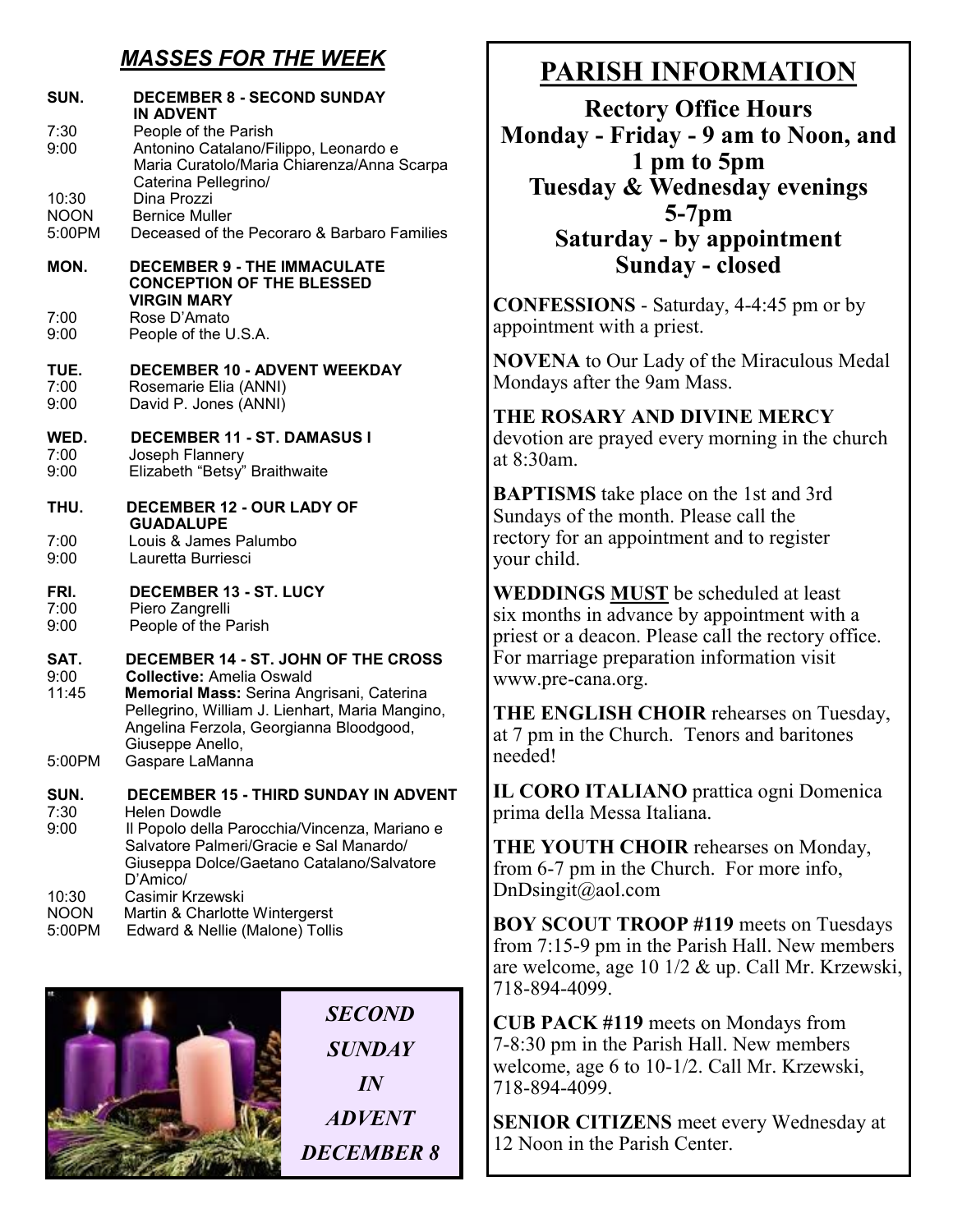# PLEASE PRAY FOR OUR SICK

Karen Guarascio, Connie Faccibene, Linda Frazier, Cari Ann Falk-LoBello, Glen Falk, Ronald Frazier, Robert Sabini, Lee Falk, Scott White, Baby McKinley Kelleher, Sean Harrison, Justin James Quirke, Elizabeth Ott, John Wert, Mary Harrison, John Murphy, Anne McGinnis, Norma Voyer, Vicky Turato, Julio Pelaez, Maritza Gutierrez, Graciela Mora, Cindy Mulore, Salvatore Tuttolomondo, Gloria Mojica, Gloria Pemaj, Anne Gorian, Allen McConville, Joseph Simon, Jack Marchindiondo, The Scaturro Family, Joseph Siano, Louis Pitelli, Marion Caracciola, Vita Mazzola, Giovanni Campo, Edward Stoltzenberg, Louis Pittelli, James Graff, Carol Arevalo, Immaculate Marge D'Elia, Jim O'Friscoll, Mary Rigovich, Matteo Sabini, Bob Biolsi, The Mojica Family, Fr. William Farrugia, Msgr. Leonard Badia, Matthew Zender, Cathie Greulich, Joseph & Mary Augustine, Anthony Pittelli,

*The names will remain for 3 months, please call 718-326-1911 and ask for continued prayers.*

## **Prayer Requests**

**Pray for vocations to the Priesthood and Religious Life.** 

**Please pray for our men and women from our Parish serving in the defense of our country: Lt. Col. Thomas Frohnhoefer Sgt. Robert A. Domenici** 



#### *WE RECALL OUR BELOVED DECEASED*

*Especially, Georgianna Bloodgood, Marie D'Albert, Kathleen Fanto, Rodney J. Muhlon, Constance Delio May they rest in Christ's Peace!*

#### **MEMORIALS** *WINE & HOST THIS WEEK*

*are offered in memory of Olivia & Giuseppe Silvestri at the request of Louisa Fabiilli.* 

## *TABERNACLE LAMP THIS WEEK*

*is lit in memory of David P. Jones at the request of Barbara Mundy.*

## *ALTAR CANDLES THIS WEEK*

*are in memory of Caterina Pellegrino at the request of the Moreale Family.* 



*SAINT LUCY DECEMBER 13*

### **TODAY'S READINGS**

 *Second Sunday in Advent* 

Is 11:1-10 Ps 72:1-2, 7-8, 12-13, 17 Rom 15:4-9 Mt 3:1-12

#### **READINGS FOR THE WEEK**

| Monday:    | Gn 3:9-15, 20<br>Ps 98:1, 2-3ab, 3cd-4<br>Eph 1:3-6, 11-12<br>Lk 1:26-38                            |
|------------|-----------------------------------------------------------------------------------------------------|
| Tuesday:   | Is $40:1-11$<br>Ps 96:1-2, 3 and<br>10ac, 11-12, 13<br>Mt $18:12-14$                                |
| Wednesday: | Is $40:25-31$<br>Ps 103:1-2, 3-4, 8, 10<br>Mt 11:28-30                                              |
| Thursday:  | Zec $2:14-17$ or<br>Rv 11:19a, 12:1-6a,<br>10ab<br>Jdt 13:18bcde, 19<br>Lk 1:26-38 or<br>Lk 1:39-47 |
| Friday:    | Is $48:17-19$<br>Ps 1:1-2, 3, 4, 6<br>Mt 11:16-19                                                   |
| Saturday:  | Sir 48:1-4, 9-11<br>Ps 80:2ac and 3b, 15-16,<br>18-19<br>Mt 17:9a, 10-13                            |
| Sunday:    | Is $35:1-6a$ , 10<br>Ps 146:6-7, 8-9, 9-10<br>Jas 5:7-10<br>Mt $11:2-11$                            |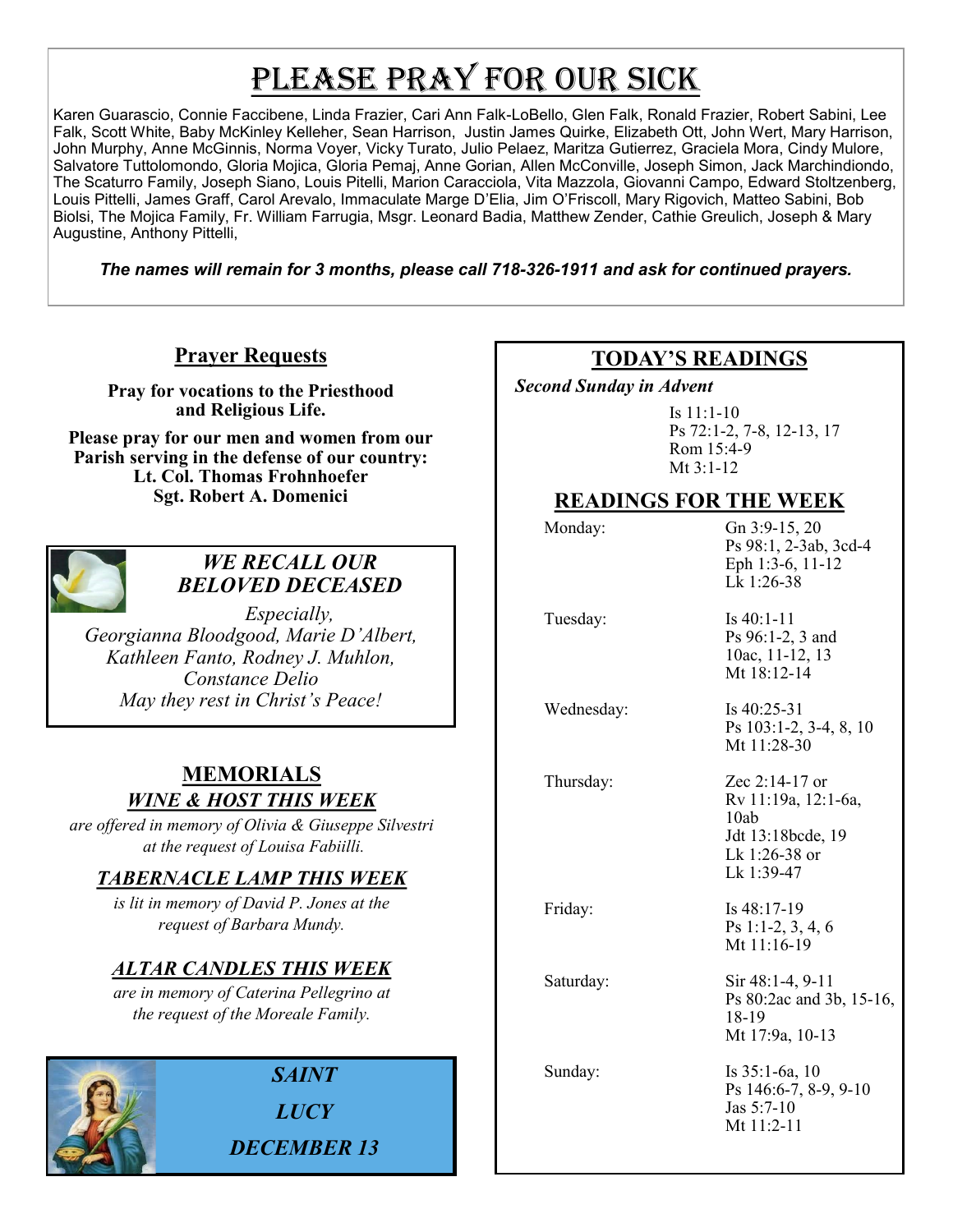#### *From the Pastor's desk:*

## **ADVENT - II**

We're into the second week of Advent already. Christmas will be upon us in no time flat, and there's still much preparation to be done, and I don't mean the shopping, wrapping, decorating, and all the rest. In the midst of the usual busyness of the month, we often put aside our deeper need for spiritual preparation.

 I suggested several prayerful and charitable activities in this column last week, and I wonder how many have been put into effect in the lives of the people around me. I've had problems myself, as a result of the demands of administering the Parish, so now I have to redouble my efforts to getting back on proper course.

 The bottom line is not to get discouraged over what hasn't been done yet with respect to spiritual preparation, but to turn to the Lord now, asking Him for the grace to prepare the way to receive Him. Engage Him in silent prayer, reflect over a passage of Scripture, or spend quality time with Him in church. Take advantage of the opportunities for confession, to lighten the load you've been carrying. Invoke the assistance of our Lady and the saints who have followed the Master.

 May your spiritual preparation be fruitful this Advent, and may God continue to grant you and yours every grace and blessing!

*~Fr. Armato*

#### **160TH ANNIVERSARY EVENTS**

*Save the dates!* Several events are being planned for the celebration of our Parish's 160th anniversary. Among them are *Lessons and Carols* on **Sunday afternoon, Dec. 15,** followed by light refreshments, and a *jubilee dinner-dance* benefiting the Parish and the Academy on **Saturday evening, May 16.**

#### **PARISH REGISTRATION**

 Very often, people come to the Rectory asking for a certificate or letter attesting to their being active members of our Parish. That's hard for us to do, if there is no record of their being registered.

 All families worshiping here at St. Margaret's are encouraged to register with the Rectory Offices. All you have to do is complete the following information and drop it into the collection basket. We'll take it from there.

Name:

Address:

Phone  $\#$ :(  $\qquad$ )-

#### **THE ST. VINCENT dePAUL SOCIETY**

will hold their next meeting on Monday, Dec. 9, at 9:30am in the Convent. "Giving Tree" gifts will be assembled at this time.

#### **COMMITMENT**

 Many thanks to the families who have made a commitment to increase their weekly contributions to the Parish! Forms still are available in church, if you haven't completed one yet. *Your* Parish is counting on *you.* Collections already are up slightly from last year.

As always, thanks for your generosity!

#### **ADVENT CONFESSIONS**

 in preparation for Christmas will be heard in church, on Monday, Dec, 16th from 4:00 to 8pm. The very last opportunity for confession before Christmas will be on Saturday, Dec. 21st from 3:00 to 4:45pm.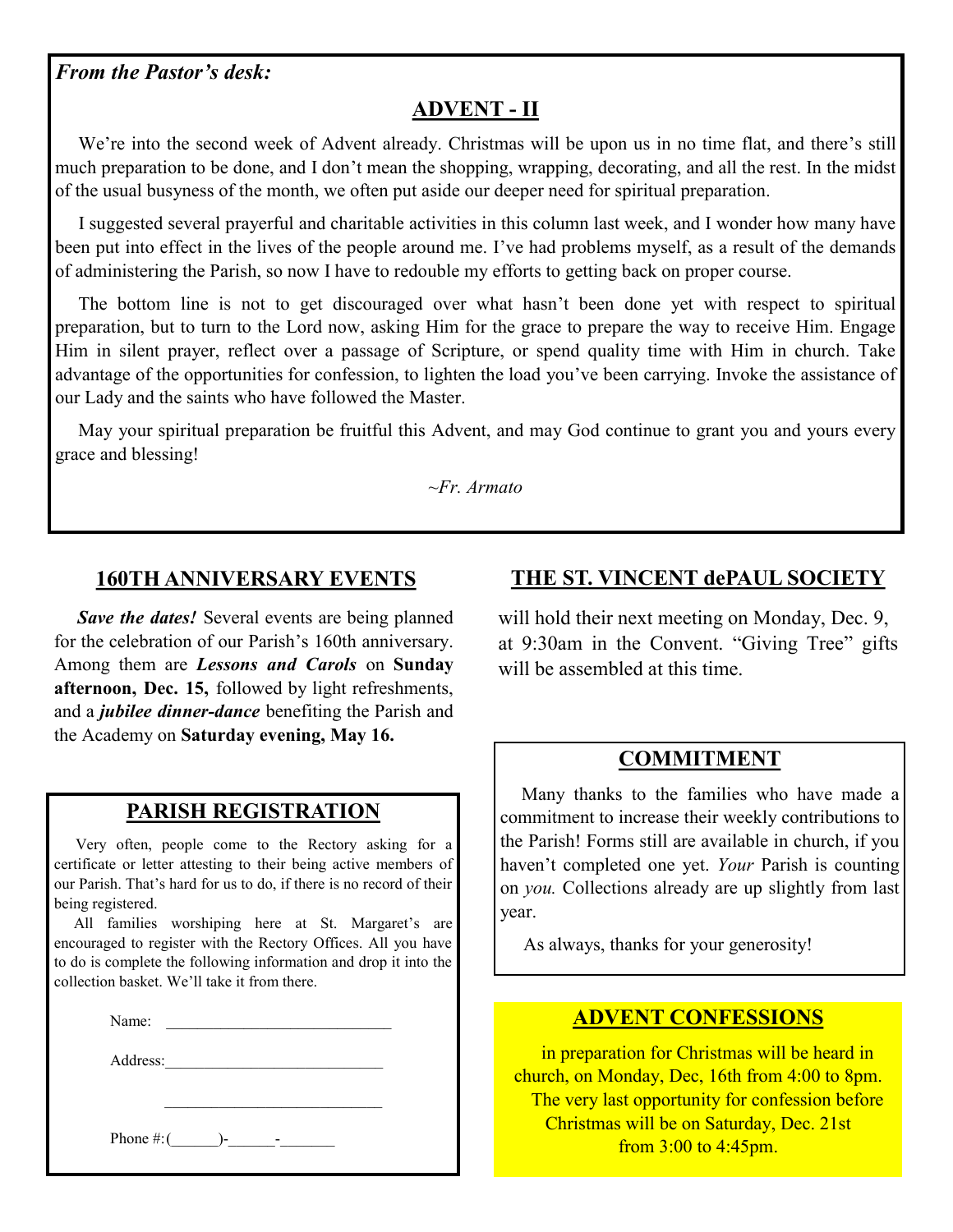# **St. Margaret Gift Shop**

Wednesdays, 12:00 - 4:00pm Saturdays, 4:00 - 5:00pm Sundays, 9:00am - 1:00pm

We have a selection of religious goods: Rosaries - Medals - Gifts Crucifixes - Statues - Bibles other books **AND MORE!**

If we don't have it, we'll try to get it for you. The Gift Shop is located in the rectory. Please use the red side door in the parking lot. If the door is closed, please knock.

Contact us: **parishcalendar@aol.com**

**STOCK UP FOR ADVENT AND CHRISTMAS!**

#### **E-GIVING IS HERE!**

 Have you signed up yet with *Faith Direct* or another e-giving service? It benefits both you and our Parish. Enrollment is friendly, safe, and troublefree, AND you can change your intended giving anytime you wish.

Please visit our Parish website,

**stmargaretmv.com** and click DONATE, or contact the Rectory, **718-326-1911** for more information.

## **ANNUAL CATHOLIC APPEAL**

 We've done it!!! We're now at **\$67,812, 102.9%** of our *Annual Catholic Appeal goal of* **\$65,897**, thanks to the **185** families who have pledged so far. **\$67,812**  has been paid in already, which means that **we're getting back money this year.** 

 If you've been hesitating until now, this is a good time to consider giving to this year's Appeal. **Every dollar over goal that is received by 12/31/19 will come back to the Parish.** Envelopes are still available in church, so please donate whatever you can now, and *send your donation directly to the Appeals office.*

## **Monthly Memorial Mass**

 A **memorial Mass with music** is celebrated each month for the repose of the souls of those who were buried from our church during the preceding month.

 While we no longer celebrate private memorial Masses, families who wish to have an annual or "month's mind" Mass offered for a loved one can join in this monthly celebration. Please contact the Rectory at 718-326-1911 to make the arrangements.

 **The next memorial Mass will be celebrated at 11:45 am Saturday, December 14. See pg. 2 for listing.** 



#### **THE ST. VINCENT FOOD PANTRY**

is located in the Convent 66-25 79th Place

#### **The Pantry is open every WEDNESDAY AND SATURDAY from 10:00 am to 12:00 Noon.**

*The Holidays are coming! Please donate coffee, tea, apple juice or cider, stuffing mix, canned yams, instant mashed potatoes, gravy, cranberry sauce and cooking oil. For more info. call Terry, 718-326-0188*

*As always, thank you for your generosity!*

#### *LESSONS & CAROLS*

this year, will be dedicated to the deceased members of the adult choir,  $\int$ 



*Anne Abbruzzese, Tom Brucato, Augie DeSimone, Joe DiChiaro, Joe and Georgette Hauck, Rose LaVaglia, Raymond J. Maurer, Sr. Dorothy Murawski, Joe Ritti, Joe VanSchaick,* who served for many years.

 Lessons & Carols will be a combination of our adult choirs and our "Cherub" (youth) choir and their parents!

 Please join us for a prayerful and spiritual afternoon. Mark the date: **Sunday, December 15 at 3:00pm in the Church.**